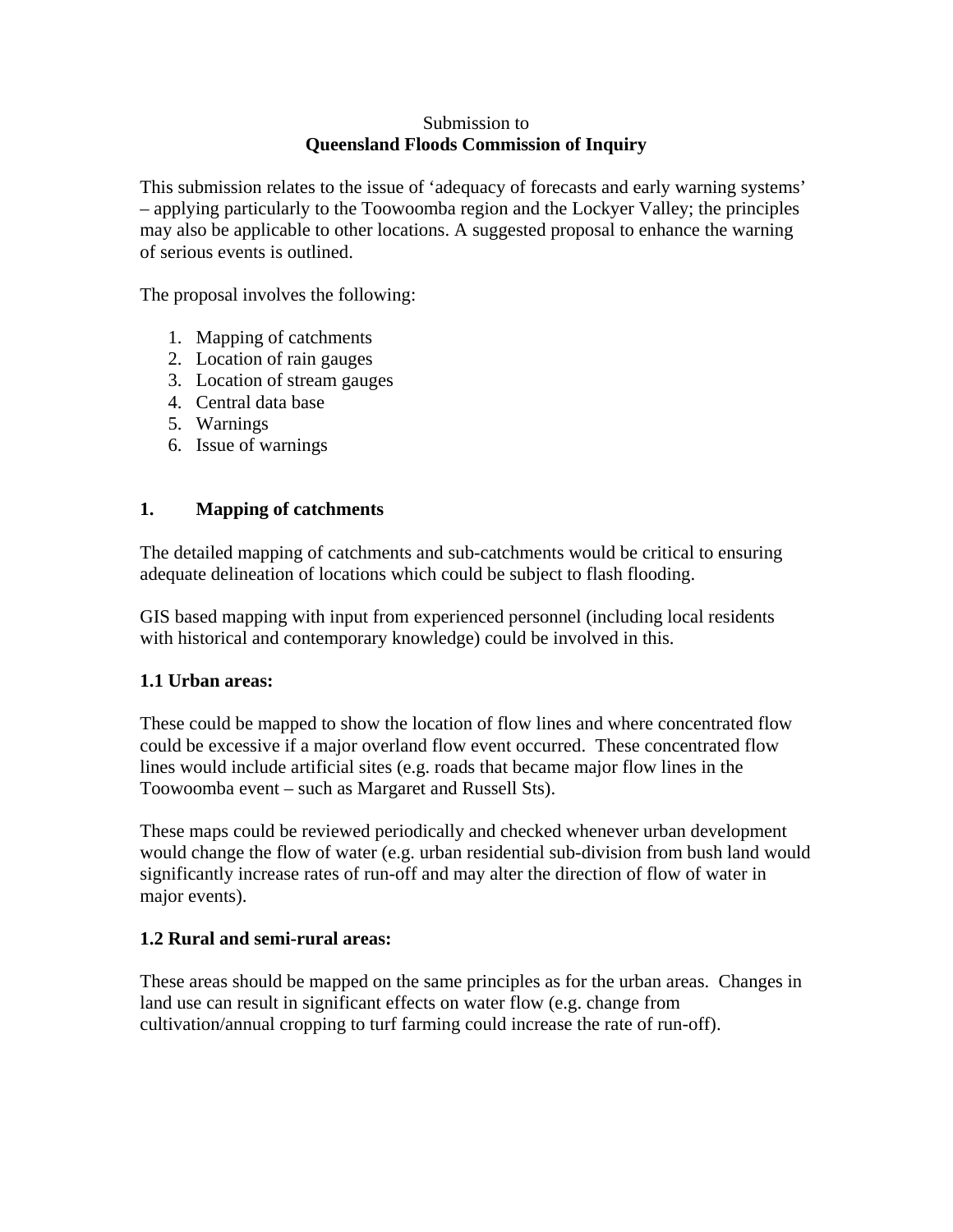# **1.3 General:**

In both urban and rural areas, infrastructure and utility development can significantly change water flow and the location of areas where water could be impeded from drainage in major events (e.g. road and railway formations diverting water).

## **2. Location of rain gauges**

Following on from the mapping of individual catchment and sub-catchments and the potential flood areas, rain gauges could be strategically located to provide data to assess the impact of particularly events.

These gauges would need to be automatic – measuring amount, intensity and duration of rainfall. They would need to be electronically linked to a central data base (refer section 4.).

# **3. Location of stream gauges**

Stream gauges should be located such that there are sufficient to determine influences from all potential tributaries along the stream line. These gauges need to be automatic and electronically linked to a central data base.

The stream gauges would need to be sufficiently robust to ensure there was minimum risk of damage or destruction in a flash flood. If they were destroyed, an automatic signaling device could be included to alert authorities of an extreme event in the catchment.

## **4. Central data base**

A central data base could be established - where all rainfall and stream flow data would be received automatically in real time. This date could be processed by software with input of potential scenarios. Presumably the Bureau of Meteorology would be the main location for the data base – with a real-time link to Qld disaster authority organizations.

## **5. Issue of warnings**

The data collated in the central computer could be analysed to indicate the potential of a serious weather event as early as possible. This would need to take into account the previous events (e.g. a saturated catchment) and the detail of contemporary events (e.g. heavy rainfall, formation of super-cells.).

The output from the program could involve different levels of alert in relation to serious events, such as:

(1) Possible (2) Probable (3) High potential